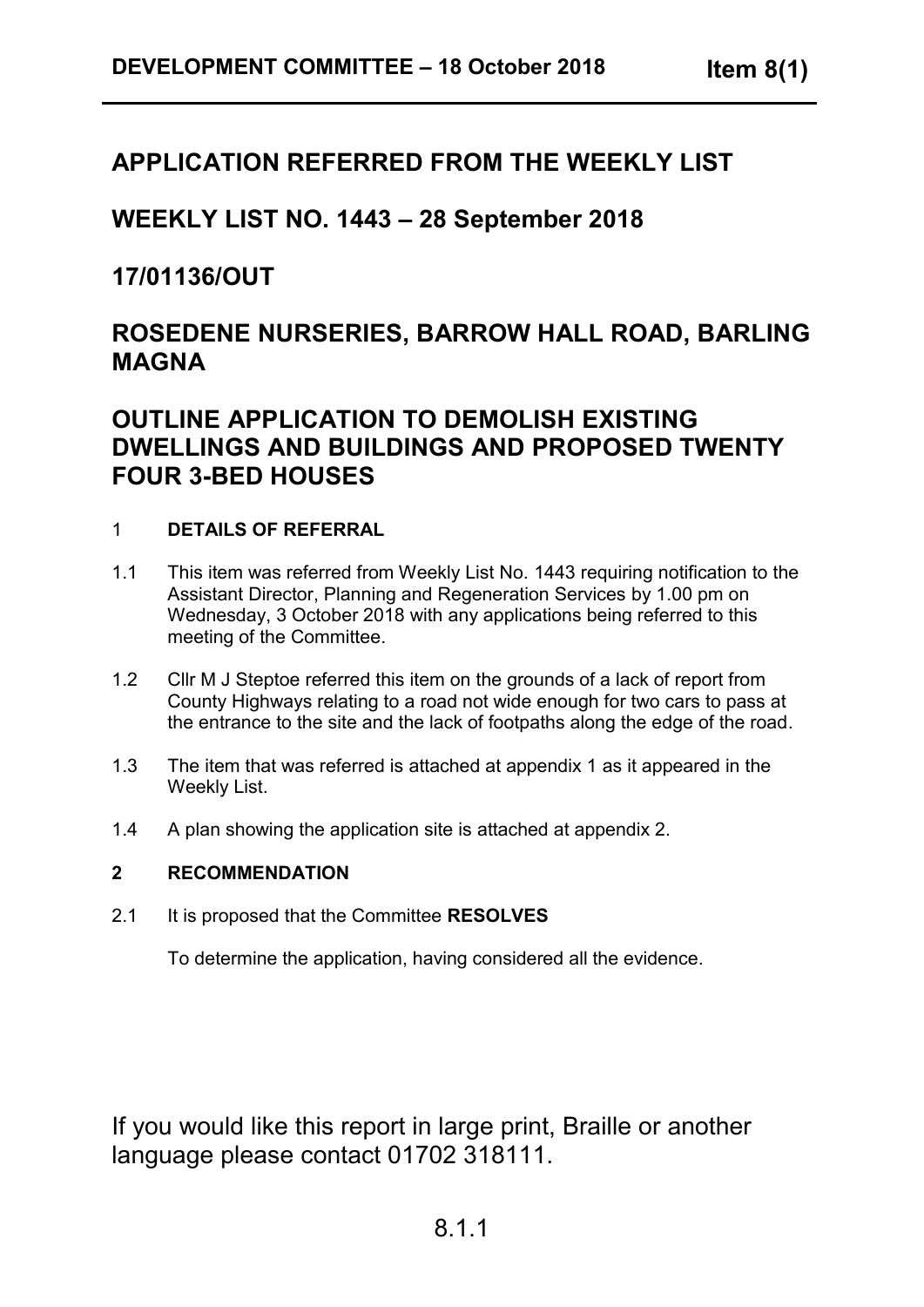## **Appendix 1**

| Application No: | 17/01136/OUT                                         | Zoning: Metropolitan Green Belt                                                                           |
|-----------------|------------------------------------------------------|-----------------------------------------------------------------------------------------------------------|
| Case Officer    | Mr Arwel Evans                                       |                                                                                                           |
| Parish:         | Barling Magna Parish Council                         |                                                                                                           |
| Ward :          | Roche South                                          |                                                                                                           |
| Location:       | Rosedene Nurseries Barrow Hall Road Barling<br>Magna |                                                                                                           |
| Proposal:       | <b>Houses</b>                                        | <b>Outline Application to Demolish Existing Dwellings</b><br>and Buildings and Proposed Twenty Four 3-bed |

### SITE AND PROPOSAL

- 1. The application seeks outline planning approval for the principle of residential development on a site of approximately 0.91 hectares to accommodate 24 dwellings. All matters relating to the details of access, appearance, landscaping, layout and scale are reserved for consideration at a later date pending approval of outline planning permission.
- 2. The site is located at the junction of Barling Road and Barrow Hall Road along which linear residential development can be found. In its wider context, the site is located in the southern part of the District between Sutton, Barling and Little Wakering and North of land within Southend-On-Sea Borough.
- 3. The residential built form in the locality comprises predominantly 1 and 2 storey bungalows served by frontage parking with private gardens located to the rear.
- 4. The application site is an irregular shape made up of two distinct areas which differ in terms of existing character of use and appearance. The western part of the site is located at the junction of Barling Road with Barrow Hall Road and has a direct boundary with the highway. This area of the site is occupied by two single storey properties themselves accessed at the junction of the two aforementioned highways. These two properties are set back approximately 33 metres from their access point and fronted by hardstanding and grassed areas which extend to the side of the properties. These two properties have limited rear amenity space. This part of the site relative to the site as a whole constitutes an area of less than 20%. The remaining part of the site constitutes an area of open land which is devoid of any buildings; this area extends behind the aforementioned two dwellings and to the rear of other dwellings outside of the application site boundary which front Barrow Hall Road and Barling Road. Parts of the application site have a direct boundary with Barling Road to the south. The properties behind which the site extends on Barling Road are Mareng, Fintry, Clematis and Fowey.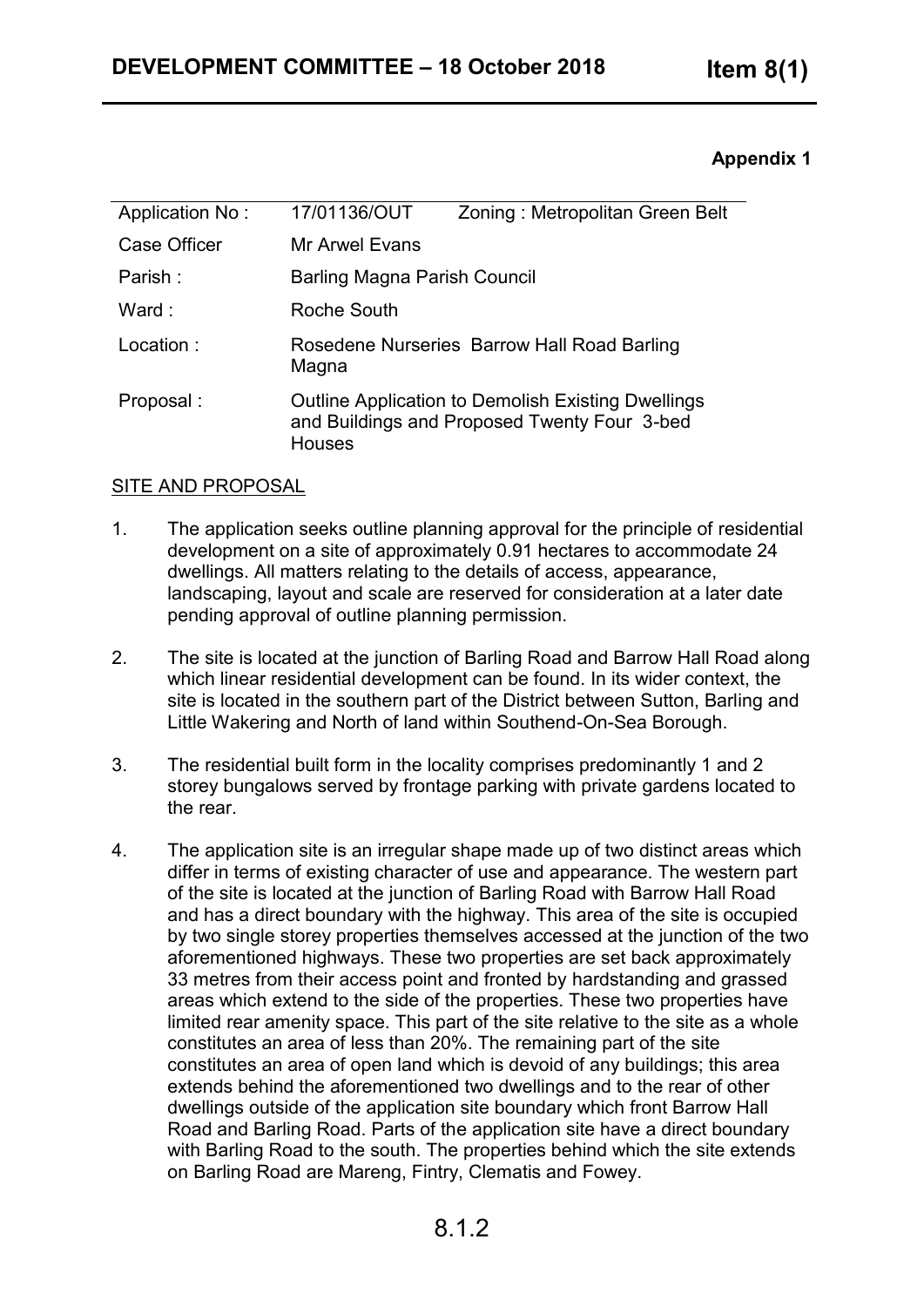5. To the western boundary of the site there is a dry ditch with species poor hedgerows to the south, west and northern boundary and, improved and semi improved grass toward the north eastern aspect. Opposite the site, beyond the western boundary, is a wet ditch with running water.

#### PLANNING HISTORY

- 6. 05/00708/OUT: Erection of Pair of 3 Bed Semi Detached Chalet Dwellings. All Matters Save For Soft Landscaping are to be Considered with This Application. REFUSED 17th October 2005. Appeal Dismissed 29th August 2006.
- 7. 06/00287/OUT: Erection of Pair of 2 Bed Bungalows. All matters save for Soft Landscaping are to be considered with this application. REFUSED 23rd May 2006. Appeal dismissed 12th December 2006.

#### MATERIAL CONSIDERATIONS

- 8. The proposed development has to be assessed against relevant planning policy and with regard to any other material planning considerations. In determining this application regard must be had to section 38(6) of the Planning and Compulsory Purchase Act 2004, which requires proposals to be determined in accordance with the development plan unless material considerations indicate otherwise.
- 9. The relevant parts of the adopted Development Plan are the Rochford District Core Strategy (2011), the Allocations Plan (2014) and the Development Management Plan (2014).
- 10. The site is designated as Metropolitan Green Belt as shown on the Allocations Plan. The site also falls within Flood Zone 1 as shown on the Environment Agency Flood Risk Maps. The site lies within the SSSI Impact Risk Zone for likely impacts on the SSSI/SAC/SPA/RAMSAR sites which lie to the north and east of the site, some 0.8 miles away.

#### Green Belt

11. The site is located within the Metropolitan Green Belt as identified in the Council's adopted Allocations Plan (2014) and the proposal needs to be assessed against local Green Belt policies and the National Planning Policy Framework as now updated in 2018. Planning policy presumes against inappropriate development within the Green Belt which entails that development should not be approved, except in very special circumstances. Inappropriate development is, by definition, harmful to the Green Belt. Great importance is attached to maintaining Green Belts with the aim to prevent urban sprawl and keep land permanently open. This is reiterated by policy GB1 of the Council's Core Strategy which indicates that the Council will direct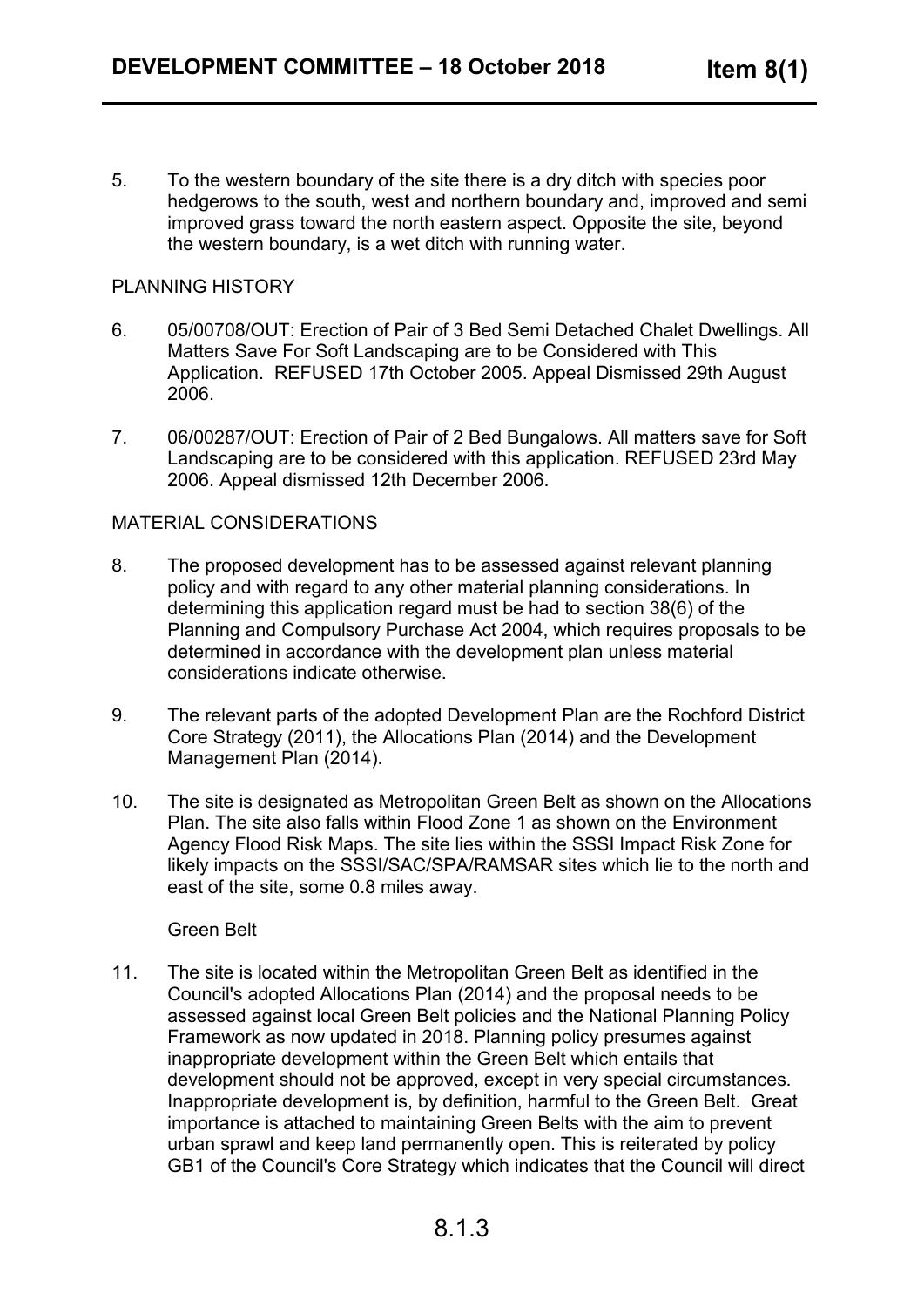development away from the Green Belt as far as practicable and will prioritise the protection of Green Belt land based on how well the land helps to achieve the purposes of the Green Belt.

- 12. Given its location within the Green Belt, the main issues are:
	- (a) Whether the proposal represents inappropriate development in the Green Belt for the purposes of the National Planning Policy Framework and development plan policy;
	- (b) The effect of the proposal on the openness of the Green Belt;
	- (c) Whether any harm to the Green Belt by reason of inappropriateness and any other harm would be clearly outweighed by other considerations so as to amount to the very special circumstances necessary to justify it.

These aspects of are considered below.

- 13. The National Planning Policy Framework indicates that new buildings are considered to be inappropriate development in the Green Belt unless required for one of 7 purposes. Only exceptions (e) relating to limited infilling in villages and (g) limited infilling or the partial or complete redevelopment of previously developed land are discussed below as the other exceptions would clearly not apply to the site. The applicant contends that the site would qualify as re-use of previously developed land.
- 14. Part (g) of the NPPF at paragraph 145 identifies that development on previously developed land, whether redundant or in continuing use (excluding temporary buildings) would not be inappropriate providing the development would:
	- o not have a greater impact on the openness of the Green Belt than the existing development; or
	- o not cause substantial harm to the openness of the Green Belt, where the development would re-use previously developed land and contribute to meeting an identified affordable housing need within the area of the local planning authority.
- 15. It is considered that the site as a whole, with the exception of the area of land currently occupied by two bungalows which are to be demolished, does not fall under the definition of previously developed land.
- 16. The Glossary to the NPPF defines previously developed land as land which is or was occupied by a permanent structure, including the curtilage of the developed land (although it should not be assumed that the whole of the curtilage should be developed) and any associated fixed surface infrastructure. The definition excludes, amongst other things, land that is or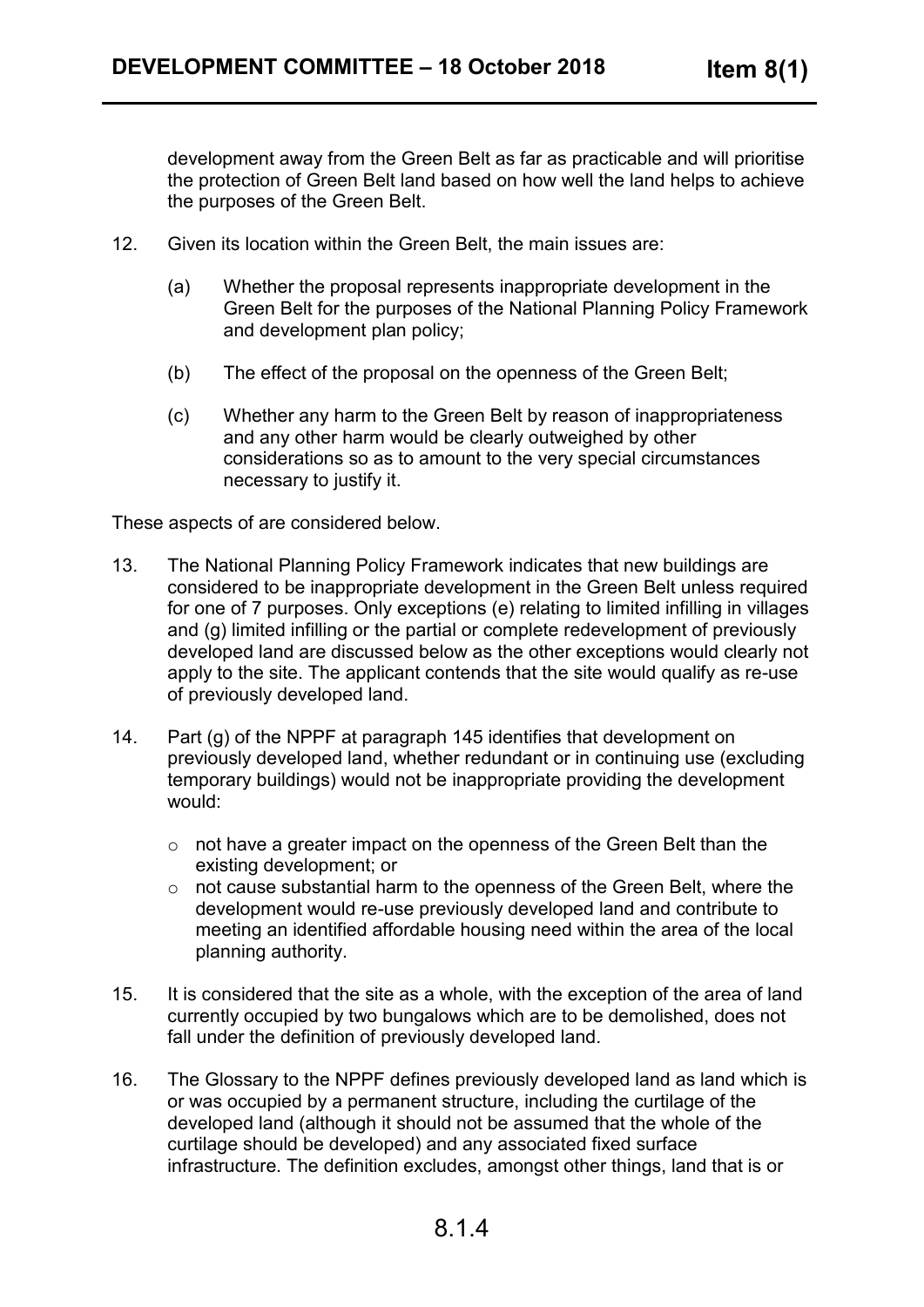has been occupied by agricultural buildings, land in built-up areas such as private residential gardens and land that was previously developed but where the remains of the permanent or fixed surface structure have blended into the landscape in the process of time.

- 17. Although it is acknowledged that a small part of the site which is that part occupied by two bungalows constitutes previously developed land, the local planning authority does not consider that this is the case as far as the remaining part of the proposed site is concerned. It is considered that the historical use of the majority of the site constitutes an agricultural use as defined by Section 336 of the Town and Country Planning Act 1990 and therefore does not fall under the definition of previously developed land as defined by the NPPF which excludes land that is or has been occupied by agricultural buildings.
- 18. Other than that area of land occupied by the two bungalows, the site is open in character devoid of any structures and is considered to constitute agricultural land.
- 19. The definition of PDL also excludes land that was previously developed but where the remains of the permanent structure or fixed surface structure have blended into the landscape. Even if the previous use of the site were not agricultural, any buildings that had occupied the site do not now exist and the site clearly appears undeveloped.
- 20. The site is also not considered to qualify under exception (e) relating to limited infilling in villages. The site forms land which includes 2 bungalows that are part of a small ribbon development of residential properties which follow the road frontage of Barrow Hall and Barling Road. The site is not however part of a village, there are no amenities or facilities in the vicinity.
- 21. The site (save for a small part) would not qualify under the exceptions of either (e) or (g) and the proposed development would therefore constitute inappropriate development in the Green Belt.
- 22. The proposed development would occupy land, the majority of which is open, undeveloped land which is a fundamental characteristic of the Green Belt which planning policy seeks to maintain. Openness is generally held to be the absence of built-form in terms of floor area including consideration of other factors of scale, massing and degree of permanence. Although the proposal is outline with all matters reserved and the scale of proposed dwellings not known at this stage, it is clear that the proposed development of 24 houses would have a substantially greater impact on the openness of the site that the two bungalows that currently exist. Inappropriate development is harmful by definition but in this case additional harm would be caused as a result of the significant increased adverse impact on openness that would arise from the scale of development proposed.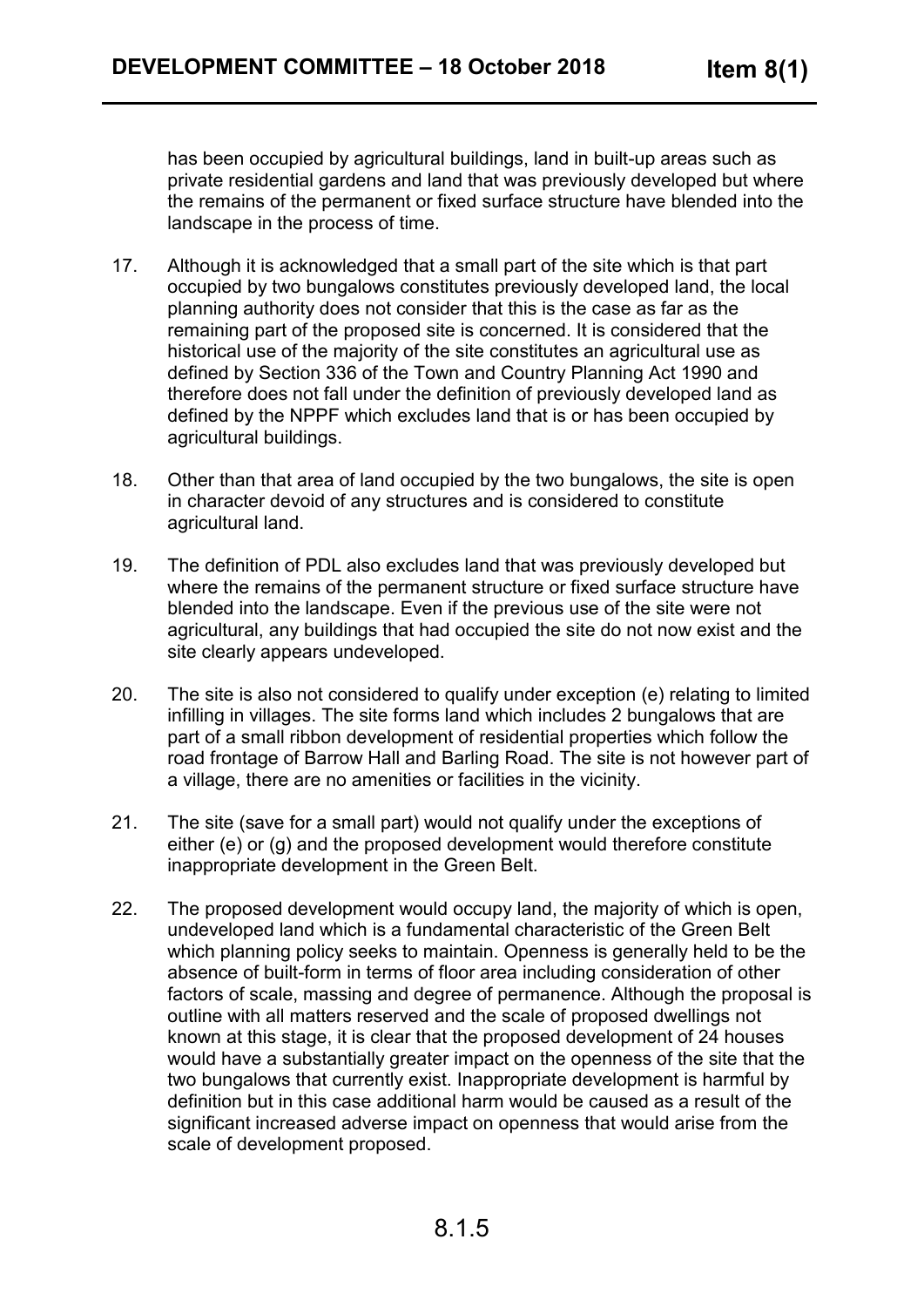- 23. There are several purposes of including land in the Green Belt, one of which is to safeguard the countryside from encroachment in relation to which the application site plays a role.
- 24. It turns to consider whether there are any very special circumstances that would clearly outweigh the harm to the Green Belt.
- 25. The development would trigger the requirement for the provision of a 35% proportion of affordable housing to comply with Policy H4 and the applicant proposes 9 dwellings as affordable to meet this policy requirement. If outline planning permission were to be recommended for approval this would be subject to a section 106 agreement to secure this provision. The provision of 9 affordable houses would not however represent very special circumstances as this affordable housing provision would be a requirement of any housing development proposing 15 units or more.
- 26. The site does not fall within one of the Districts housing land allocations and is not strategically required to deliver housing to maintain a 5-year land supply. The fact that the site would deliver houses would also not amount to very special circumstances.
- 27. The NPPF advises that housing applications should be considered in the context of sustainable development with a presumption in favour of sustainable development and that local circumstances should be taken into account so that decisions respond to the different opportunities for achieving sustainable development in different areas. In this case it is considered that the proposal would not represent sustainable development in part as the site is in a rural location without good access to facilities and services and public transport and in view of the Green Belt objection.
- 28. In conclusion, it is not considered that there are any material planning considerations in this case which amount to the very special circumstances necessary to clearly outweigh the harm to the Green Belt which would result from this development.
- 29. At a local level Policy DM10 identifies additional criteria to be applied to development proposed on previously developed land, however as the proposal would largely relate to a site not considered to qualify as PDL this policy is not considered applicable to the proposal. As an aside, even on that part of the site considered to constitute PDL, development would likely be considered to fall contrary of parts (i), (ii) (iv) and (vi) which require amongst other things the site to be well related to local services and facilities, promote sustainable transport modes and be well related to a defined residential settlement.
- 30. The proposal is considered to amount to inappropriate development within the Green Belt for which no very special circumstances exist which would clearly outweigh the harm to the Green Belt.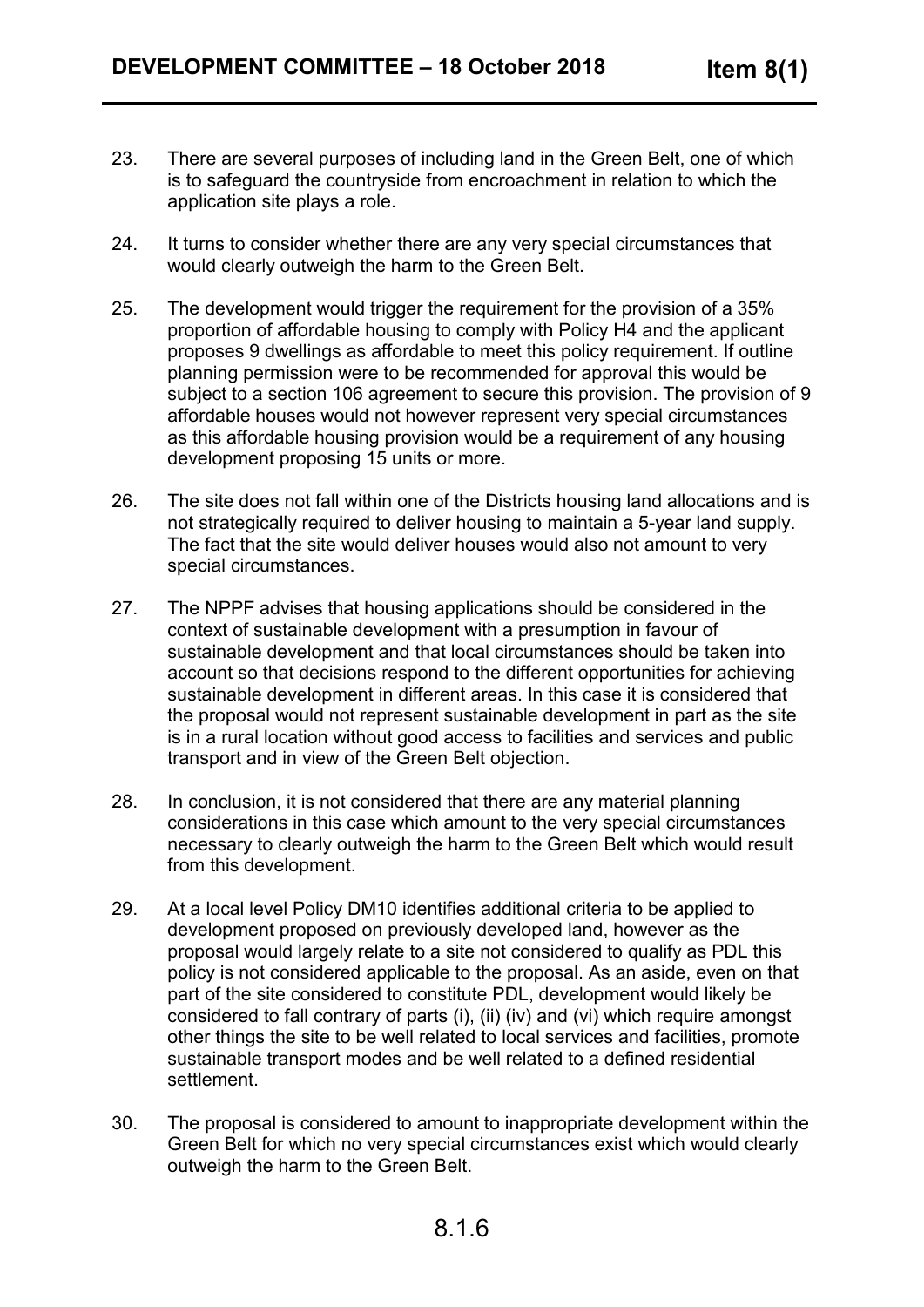Impact on Character

31. In addition, the proposal would have an impact on the character and appearance of the locality. The immediate locality is characterised by linear built form closely affiliated to and directly accessed from Barling Road and Barrow Hall Road. It is considered that the development would develop and close the open space of the site between and to the rear of the site which is fundamental in maintaining the characteristics of the built form in the locality.

Density and Quantum of Development

- 32. Policy DM2 of the Development Management Plan requires that residential development must make efficient use of land in a manner that is compatible with the use, intensity, scale and character of the surrounding area, including potential impact on areas of nature conservation importance. The policy goes on to stipulate that the density across a site should be a minimum of 30 dwellings per hectare, unless exceptional circumstances can be satisfactorily demonstrated. The precise density for any individual site will be determined by its immediate context, on site constraints, the type of development proposed and the need to provide an appropriate mix of dwellings to meet the community's needs.
- 33. This site is not considered to qualify as PDL and not a suitable site for housing given the impact the proposed development would have on the Green Belt, however the density of the site provides an indication of whether the proposed quantum of development could, in principle, be appropriately accommodated within the site. For completeness this is considered, notwithstanding the fact that in this case the principle of residential development here is not considered appropriate. The site is stated to comprise an area of 0.91 hectares. The density of the proposed development equates to some 21dwellings per hectare which compares favourably with the policy requirement of 30 dwellings per hectare. The number of dwellings proposed in density terms is below the minimum threshold specified by policy but an indication that the proposed quantum could be accommodated on the site alongside the necessary garden areas, landscaping and parking requirements amongst other things. There is also no reason to consider that a mix of dwelling types as required by policy H5 of the Core Strategy could not be provided.
- 34. Although all matters including layout, scale and design are reserved for future consideration, there is no reason to consider on the basis of the indicative layout plan that a development could not provide the requisite amenity areas and parking provision required by policy.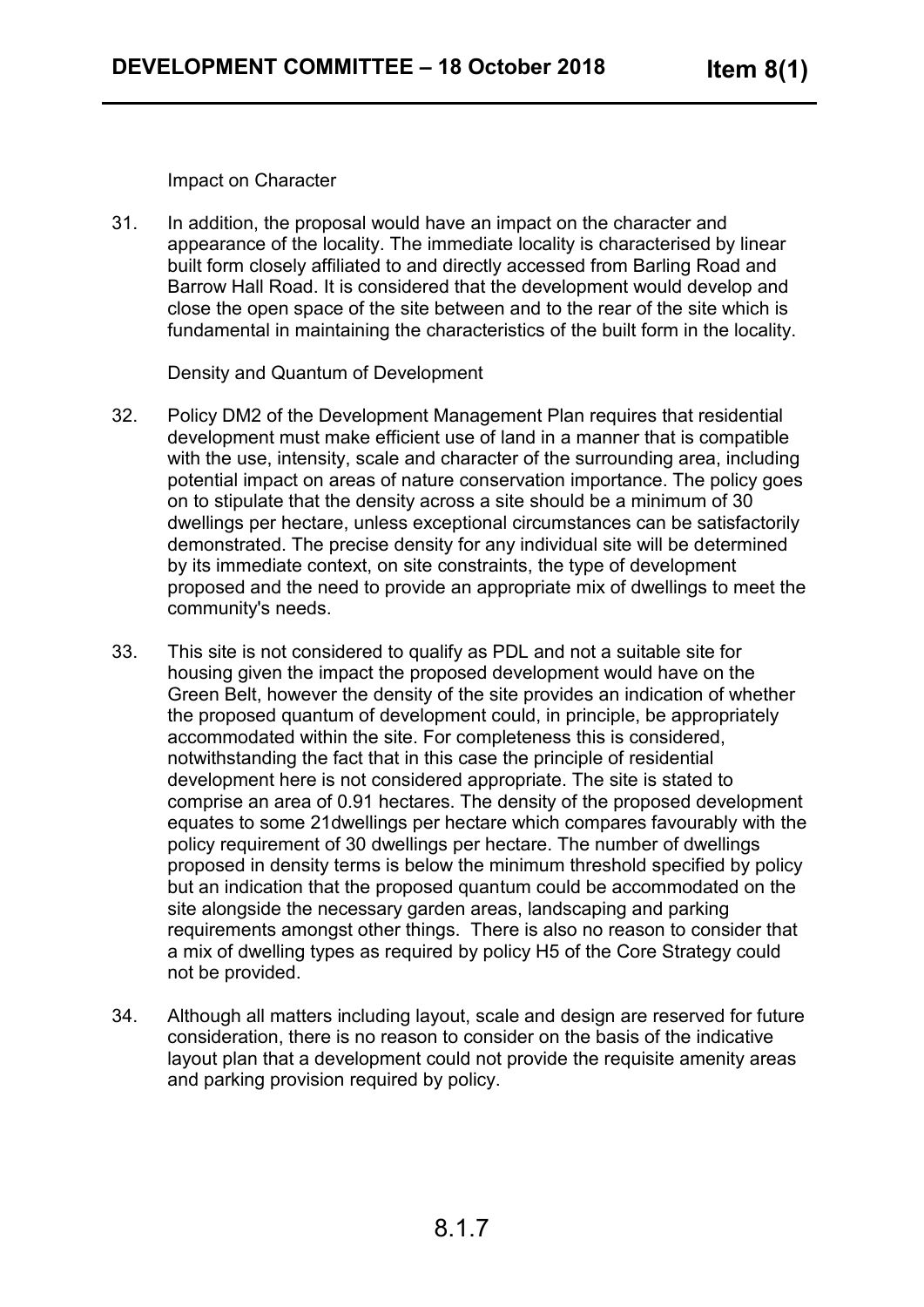Flood Risk

- 35. The site falls within Flood Zone 1, at least risk of flooding, where residential development is considered appropriate in flood risk terms. Whilst the development would be considered appropriate in flood risk terms, the development must also not increase flood risk elsewhere. The Lead Local Flood Authority has issued a holding objection on the basis that although the application site lies within Flood Zone 1 defined by the Technical Guide to the National Planning Policy Framework (NPPF) as having a low probability of flooding - the proposed scale of development may present risks of flooding on-site or off-site if surface water run-off is not effectively managed. A drainage strategy is vital if the local planning authority is to make informed planning decisions. In the absence of an acceptable strategy, the flood risks resulting from the proposed development are unknown. The Lead Local Flood Authority indicates that the absence of this is therefore sufficient reason in itself for a refusal of planning permission.
- 36. It is accepted that it may well be possible that this holding objection could be addressed however it would be necessary to establish at the outline stage that an acceptable surface water drainage strategy using sustainable urban drainage principles could be accommodated within the site, alongside the proposed quantum of development prior to consent being granted, if indeed the proposal were to be recommended favourably, to comply with Policy ENV4.

#### Vehicular Access

37. The submitted plans are indicative only in respect of access as this has been reserved for future consideration. The concerns raised within the representations regarding the location of indicative vehicular access points and the highway safety implications are noted. As this issue is reserved, no response from Essex Highways has been received.

#### Ecology and Trees

- 38. The Council has a duty under the Natural Environment and Rural Communities Act 2006 in the exercising of its functions to have regard, so far as is consistent with the proper exercise of those functions, to the purpose of conserving biodiversity. The NPPF, Policy ENV1 and Policy DM27 require that effects on biodiversity are considered in the determination of planning applications.
- 39. The NPPF requires that distinctions should be made between the hierarchy of international, national and locally designated sites, so that protection is commensurate with status and that appropriate weight is attached to their importance and the contribution that they make to wider ecological networks.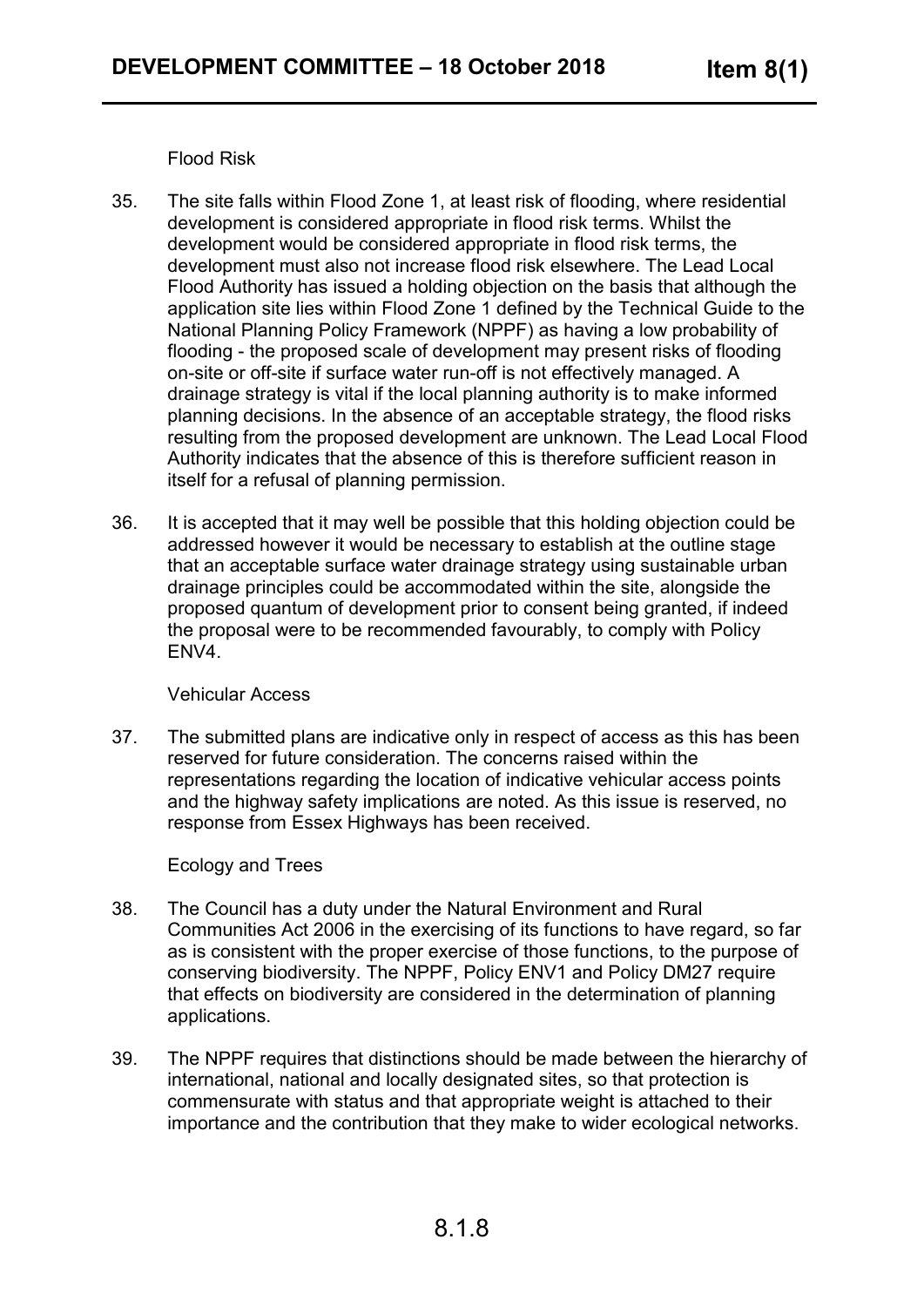- 40. Some 0.8 miles to the north of the site is the River Crouch which is designated as a SSSI, Ramsar and Special Protection Area. The site is within an Impact Risk Zone of the Crouch and Roach Estuaries SSSI for rural development of 10 dwellings or more. Natural England has however raised no objection to the proposal.
- 41. The advice of the Council's Arboricultural and Ecological Advisor is noted. They consider that given the habitat on site a preliminary ecological assessment in accordance is required to determine the presence or absence of protected species which will then determine further survey requirement or mitigation. Without such survey it is not possible to determine the impact of the proposed development on ecology including protected species.
- 42. Policy DM25 advises that development proposals should seek to conserve and enhance existing trees and where trees would be adversely affected, development should only be permitted if the reasons for development outweigh the need to retain the tree(s) and that mitigating measures can be provided for which would re-instate the conservation value of the tree(s). Where development would result in the loss of existing trees then appropriate mitigation measures should be implemented to offset the impact through replacement.
- 43. The Council's Arboricultural Advisor also advised that a tree survey is required, this is generally for the hedge to the south and western aspect which contains early mature beech trees, the hedge is desirable for retention and the survey should identify the better specimens to retain and the calculated root protection areas which would inform the layout design for buildings, access, parking etc, if outline permission were to be recommended favourably.
- 44. The application has not demonstrated that it has taken into account the potential impacts of the development on protected species. The absence of preliminary assessment constitutes reason for refusal. This is also the case with regard to the assessment of the impact of development on trees.

#### **Sustainability**

45. As this application is outline with all matters reserved, details including floor plans for the dwellings have not been provided. Reserved Matters consent applications which would follow if outline consent were granted would be expected to comply with the National Space Standard given that Policy DM4 exists. In addition 3 percent of the dwellings would be expected to be built to the wheelchair accessibility standard to comply with Policy H6 and the optional building regulation requirements relating to water efficiency and energy would be required to accord with Policy ENV9. Conditions would be recommended to ensure these requirements were met if the outline application were being recommended favourably.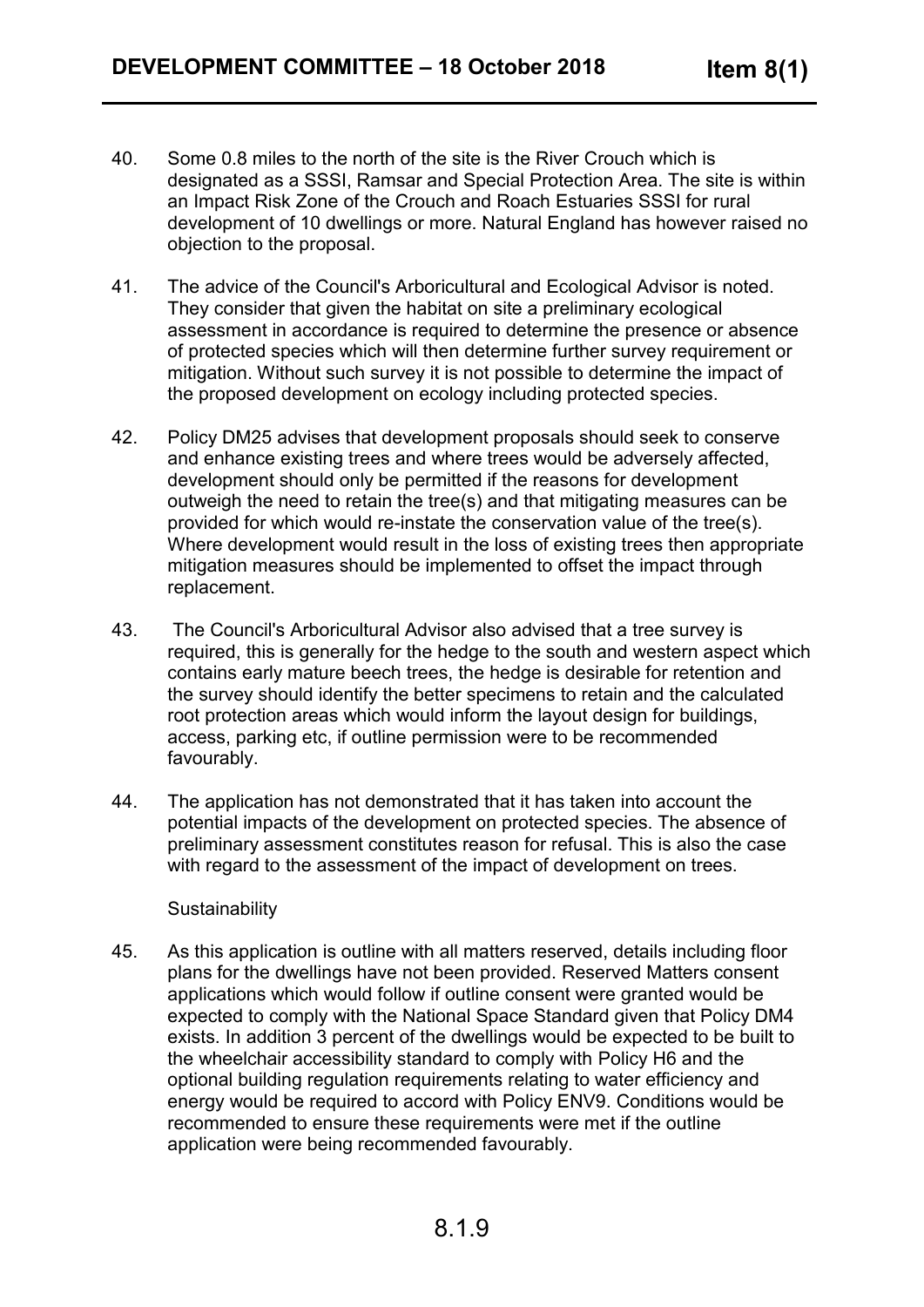Consultation Responses and Public Representations

- 46. If the application were made in full, matters relating to design would be for consideration at this stage, however as the proposal is outline with all matters reserved, matters relating to design and access are not for consideration here.
- 47. The issues associated with highway access and implications associated with any development regardless of how it may have had evolved on site are noted as are the comments regarding the impacts of any development at this site on infrastructure and public services.

#### **CONCLUSION**

- 48. The proposed development would be to a site that is only in a small part considered to constitute previously developed land, the remainder of the site does not fall within this definition and the proposed development would therefore be inappropriate development in the Green Belt for which no very special circumstances exist to clearly outweigh the harm to the Green Belt. The proposal is not considered to represent sustainable development.
- 49. No information has been submitted with regard to surface water drainage and sustainable urban drainage to demonstrate that the proposed development could appropriately accommodate such and not increase risk of flooding elsewhere.
- 50. In addition, no surveys and reports have been submitted in order that the Local Planning Authority can acutely determine the impact of the proposed development on existing hedges/trees at the site and the presence/absence of protected species.

#### **Representations:**

- 51. BARLING MAGNA PARISH COUNCIL: Objection
	- o The Barling Magna Parish Council considered this planning application at its meeting held 11th January 2018. Thirty-three residents were also present at this meeting. The Chairman invited contributions in support of the application but there were none.
	- $\circ$  The following is a summary of the main points made in opposition to the application:
	- (i). The land is designated as greenbelt.
	- (ii). There have been two previous applications for semi-detached bungalows on that site, (stated as 05/00708/OUT and 06/00287/OUT) both rejected at committee and on appeal because the site was

# 8.1.10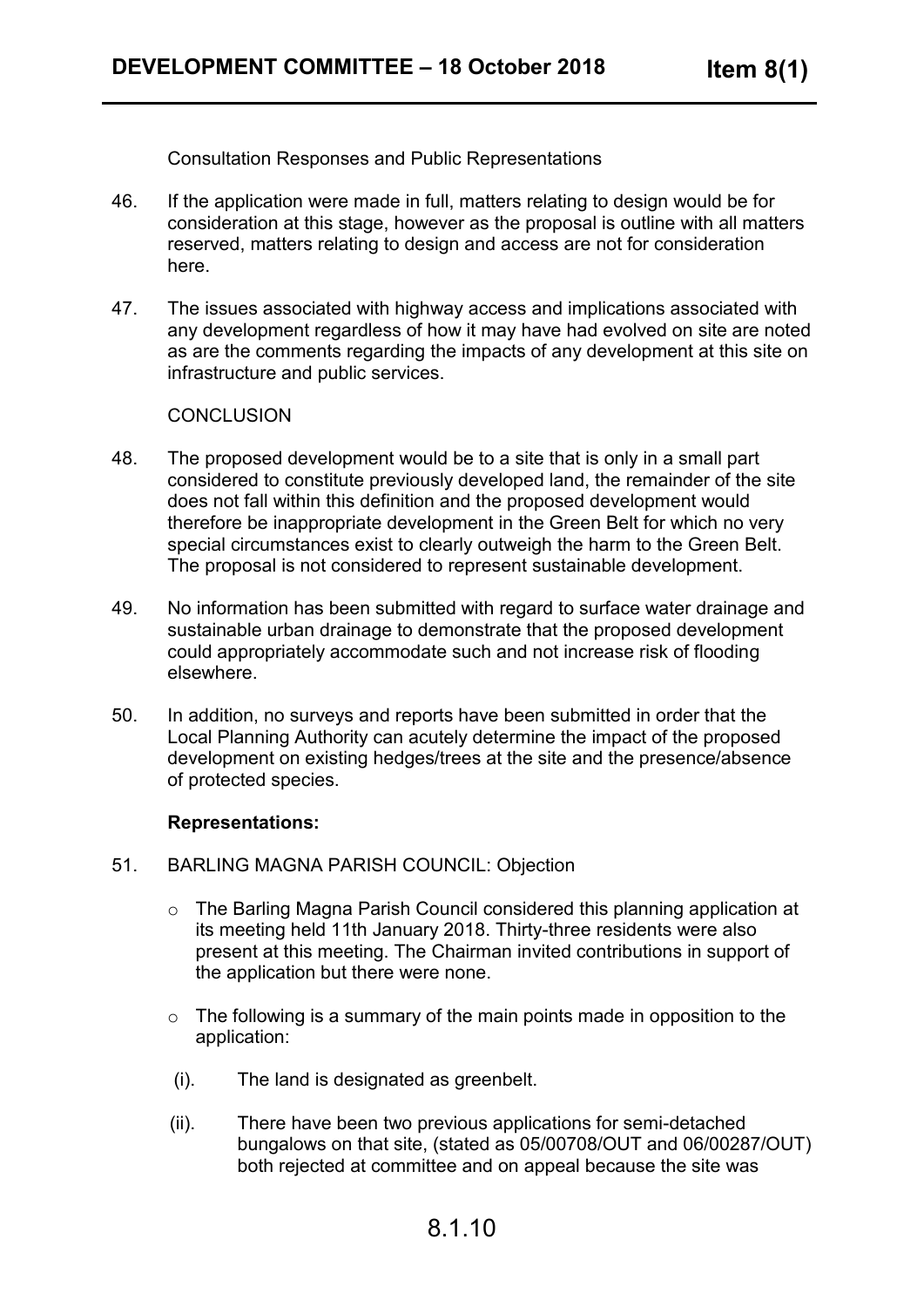confirmed as greenbelt.

- (iii). Contributors felt that the greenbelt has already been compromised in the recent Star Lane, Star Lane to Alexandra Road and the approved Barrow Hall Road developments. There was a strong feeling that the greenbelt has been pushed back too far already.
- (iv). Several applications to add a second storey or dormer windows to existing bungalows in Stonebridge hamlet had been declined. The current application sought buildings of a height which have previously been declined.
- (v). If this application is granted, residents were concerned that it would set a precedent for other similar sites in the parish.
- (vi). The hamlet of Stonebridge has a defining rural character. The proposal is for high-density dwellings which are completely at odds with the existing pattern of development and which would increase the number of dwellings by approaching 50%.
- (vii). The proposed new dwellings will overlook established houses and bungalows.
- (viii). The creation of 24, 3-bedroom houses will overwhelm existing drainage, sewers and other services. There have been two power cuts in the past 6 months and emergency repairs were currently in hand to restore power to parts of Barrow Hall Road. An additional 24 houses would add a further load onto the electrical supply, jeopardising the supply for all residents.
- (ix). Car ownership would be a necessity given poor bus services locally and the distance to schools, GP and employment. There might reasonably be assumed to be an additional 48 cars on the site. With the addition of visitors' cars, it was likely that parking allocations on the site would be insufficient, resulting in parking spilling over into the one partially pavemented road, Barling Road - already crowded with on-street parking.
- (x). The probable additional car ownership, as well as heavy construction traffic, would lead to an increase in noise and emissions. Both Barling Road and Barrow Hall Road were essentially country lanes, incapable of handling substantial increases in traffic.
- (xi). Barrow Hall Road was already expecting a new development of 120 dwellings close to the junction with Little Wakering Road. The developers of that site were obliged under the terms of their planning consent to deter motorists from that new development from turning left on to Barrow Hall Road (towards Rosedene), because of the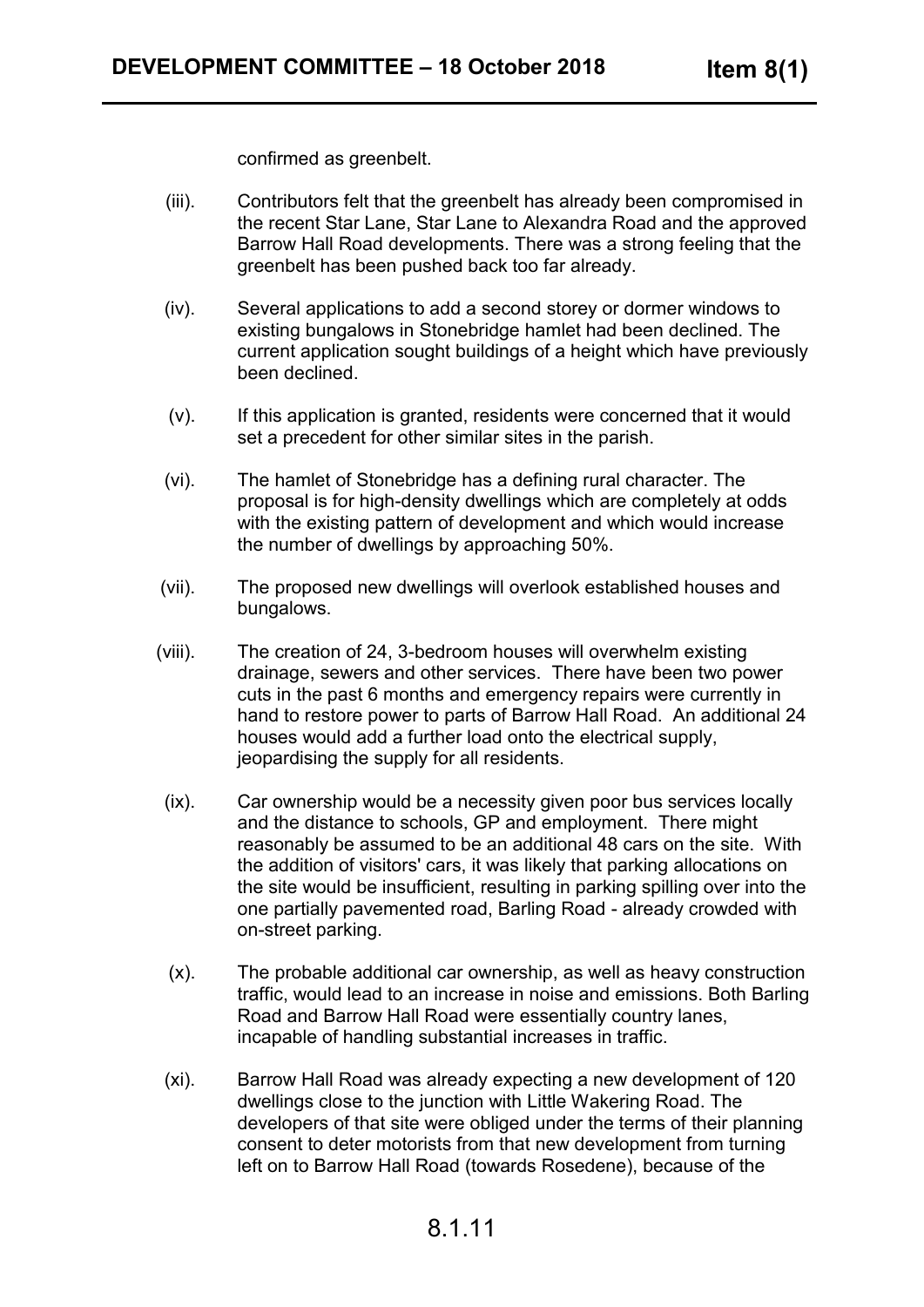incapacity of the road to take a regular increase in traffic.

- (xii). It was queried whether there should be a give-way notice on Barrow Hall Road at the point where it meets Barling Road (i.e. a change to existing priorities).
- (xiii). The use of the local roads by horse riders and an increasing number of recreational cyclists would add to the risk of injury.
- (xiv). A proposed access road for heavy construction vehicles would be on a blind bend. Were the two proposed access roads necessary?
- (xv). Although roads running past the proposed site had 30-mph speed limits, these were frequently exceeded by motorists.
- (xvi). This proposed development, in addition to the recent development in Star Lane, the development between Star Lane and Alexandra Road and the expected Barrow Hall Road housing, would add an intolerable burden on already inadequate local infrastructure: school places; GP surgery and others. Several contributors related stories about difficulties in securing GP appointments. Others noted that local children had to travel some distance to King Edmund School. It was thought dangerous for parents and children to walk to primary schools in Barling Magna or Great Wakering, already overcrowded with parking at peak times.
- (xvii). The topography of the site, if developed, would be expected to lead to a substantial rainwater run-off on to both Barling Road and its dwellings. The junction of Barling Road and Barrow Hall Road is already prone to flooding.
- 52. SUTTON PARISH COUNCIL: Objection

Sutton Parish Council oppose the application based on over development in the Green Belt. Existing country Roads and local junctions on the Shopland Road and its junction with Sutton Road, together with the Purdeys Junction and the Anne Bolyne junction are presently backed up during rush hours, without the proposed extra Housingin Stonebridge.

53. LEAD LOCAL FLOOD AUTHORITY (ECC): Holding Objection

Having reviewed the Flood Risk Assessment and the associated documents which accompanied the planning application, we wish to issue a holding objection to the granting of planning permission based on the following:

54. No Surface Water Drainage Strategy submitted. In the absence of a surface water drainage strategy, we object to this application and recommend refusal of planning permission until a satisfactory one has been submitted.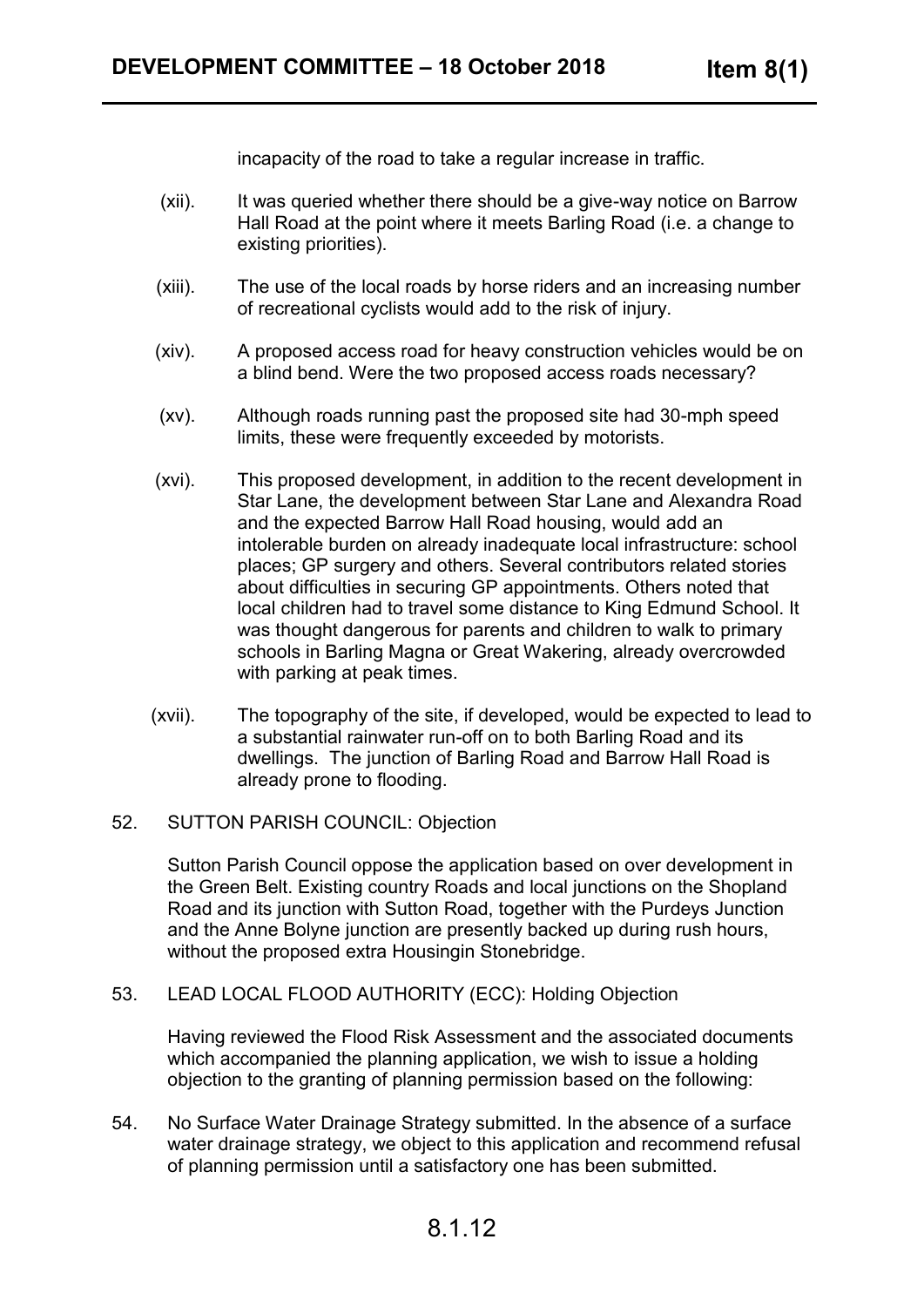- 55. The application lies within Flood Zone 1 defined by the Technical Guide to the National Planning Policy Framework (NPPF) as having a low probability of flooding. However, the proposed scale of development may present risks of flooding on-site or off-site if surface water run-off is not effectively managed. A drainage strategy is vital if the local planning authority is to make informed planning decisions. In the absence of an acceptable strategy, the flood risks resulting from the proposed development are unknown. The absence of this is therefore sufficient reason in itself for a refusal of planning permission.
- 56. In the event that more information was supplied by the applicants then the County Council may be in a position to withdraw its objection to the proposal once it has considered the additional clarification/details that are required.
- 57. ARBORICULTURAL AND ECOLOGY (RDC): Advises of the need for assessment.
- 58. The site consists of the following habitats:
- 59. Dry ditch on the western boundary, species poor hedgerows to the south, west and northern boundary, improved and semi improved grass toward the north eastern aspect. Opposite the site, beyond the western boundary, is a wet ditch with running water. Within the site confines are 2 bungalows which are proposed to be demolished as part of the planning proposal.
- 60. A preliminary ecological assessment in accordance with CIEEM guidelines is required to determine the presence or absence of protected species, this will then determine further survey requirement or mitigation.
- 61. A tree survey in accordance with BS5837 is required this is generally for the hedge to the south and western aspect which contains early mature beech trees, the hedge is desirable for retention, the survey should identify the better specimens to retain and the calculated root protection areas which will inform the layout design for buildings, access, parking etc.
- 62. NORTHUMBRIAN WATER: No objection
- 63. Our records show that we do not any apparatus located in the proposed development.
- 64 We have no objection to this development subject to compliance with our requirements; consent is given to the development on the condition that a water connection is made onto our Company network for the new dwelling for revenue purposes.
- 65. ENVIRONMENT AGENCY: No objection
- 66. NATURAL ENGLAND: has no comments to make on this application.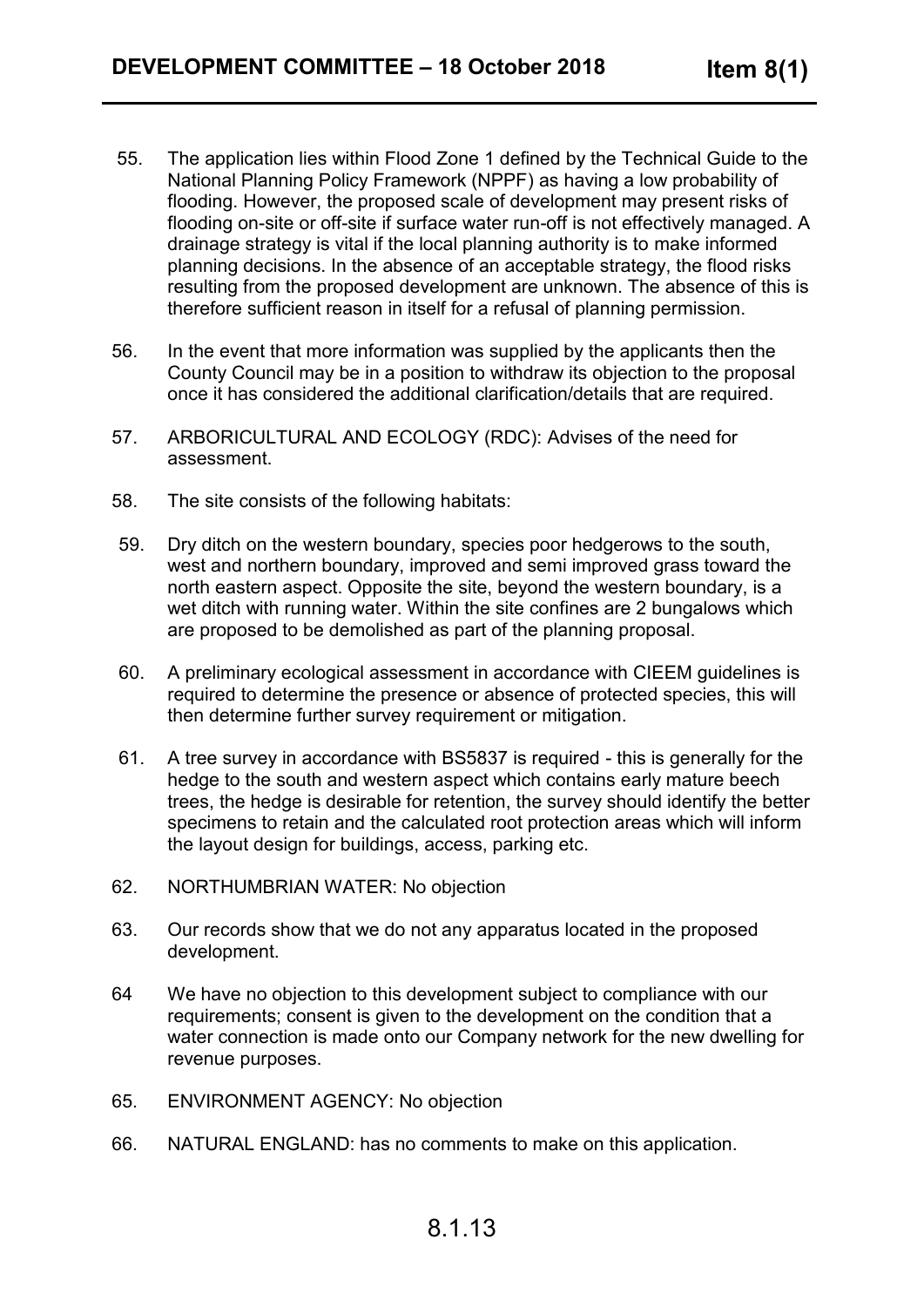- 67. Natural England has not assessed this application for impacts on protected species. Natural England has published Standing Advice which you can use to assess impacts on protected species or you may wish to consult your own ecology services for advice.
- 68. The lack of comment from Natural England does not imply that there are no impacts on the natural environment, but only that the application is not likely to result in significant impacts on statutory designated nature conservation sites or landscapes. It is for the local planning authority to determine whether this application is consistent with national and local policies on the natural environment. Other bodies and individuals may be able to provide information and advice on the environmental value of this site and the impacts of the proposal to assist the decision-making process. We advise LPAs to obtain specialist ecological or other environmental advice when determining the environmental impacts of development.
- 69. ANGLIAN WATER: No objection
- 70. Records show that there are no assets owned by Anglian Water or those subject to an adoption agreement within the development site boundary. The foul drainage from this development is in the catchment of Southend Water Recycling Centre that will have available capacity for these flows. If development will lead to an unacceptable risk of flooding downstream. A drainage strategy will need to be prepared in consultation with Anglian Water to determine mitigation measures. We request a condition requiring the drainage strategy covering the issue(s) to be agreed. The surface water strategy/flood risk assessment submitted with the planning application relevant to Anglian Water is unacceptable. We would therefore, recommend that the applicant needs to consult with Anglian Water and the Lead Local Flood Authority (LLFA). We request a condition requiring a drainage strategy covering the issue(s) to be agreed.
- 71. Anglian Water would therefore recommend the following planning condition if the Local Planning Authority is mindful to grant planning approval.
- 72. CONDITION: No development shall commence until a foul water strategy has been submitted to and approved in writing by the Local Planning Authority. No dwellings shall be occupied until the works have been carried out in accordance with the foul water strategy so approved unless otherwise approved in writing by the Local Planning Authority.
- 73. No drainage works shall commence until a surface water management strategy has been submitted to and approved in writing by the Local Planning Authority. No hard-standing areas to be constructed until the works have been carried out in accordance with the surface water strategy so approved unless otherwise agreed in writing by the Local Planning Authority.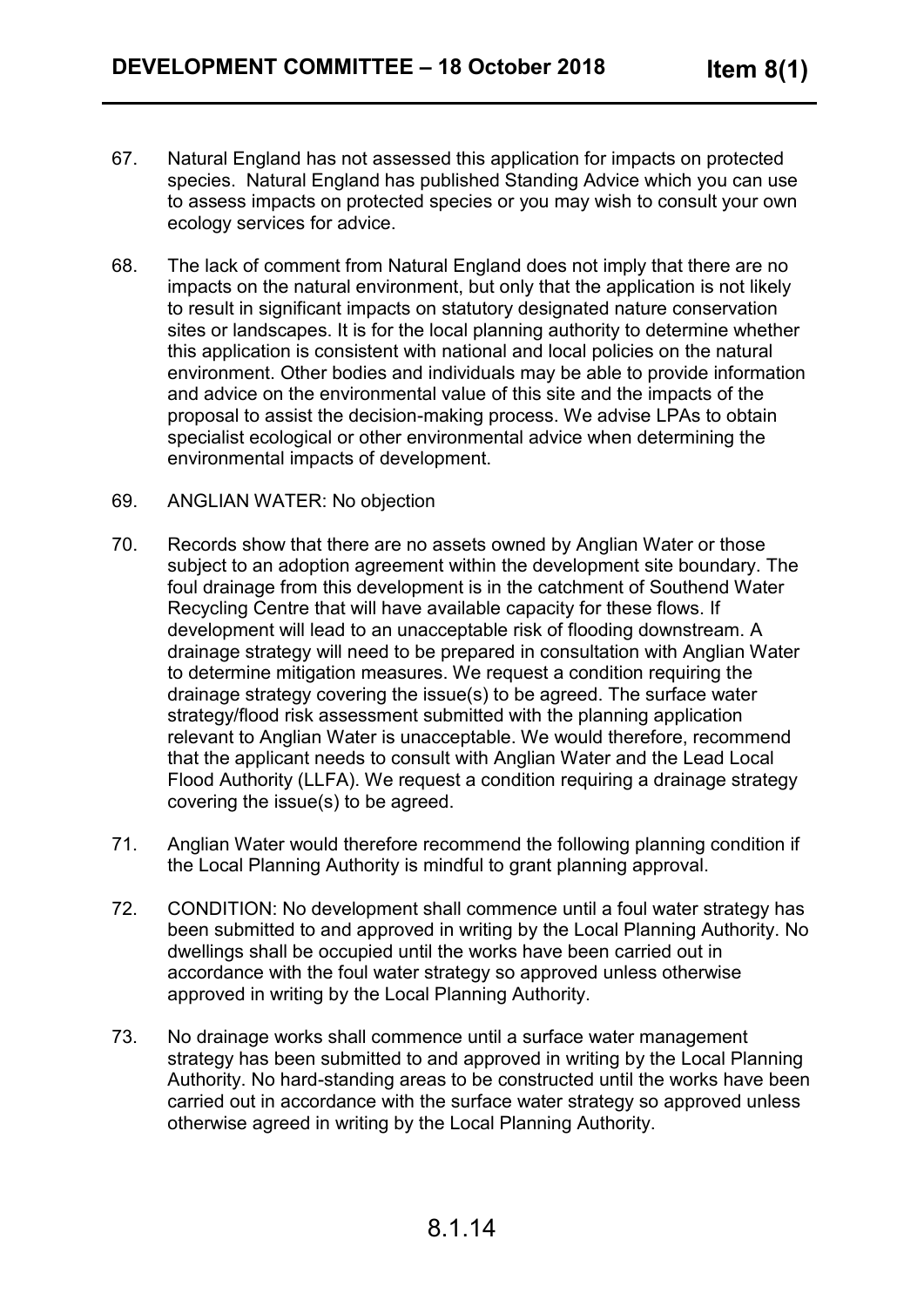#### 74. NEIGHBOUR REPRESENTATIONS:

75. A total of 41 representations have been received 40 of which cite a range of concerns regarding the proposed development. 1 representtaions commented on the application but had no objection in principle.

Properties in;

Barling Road; Magna Croft, Ye Olde Shoulder Stick, Walkers Farm, Cunim, Tanglewood,

The Poplars, Woodpeckers, 2 Peartree Cottage, Adelaide Lodge, Lamorna, Meala Failta, Rose Marie, 1 Vine Cottages, High Pines, Walkers Cottage and Wyldings.

Barrow Hall Road; White Lodges, Foxgloves, Fintry, 2 Barrow Hall Cottages, Tinker's Patch, Idle Wild, Coppins, Montana, Mareng, White Lodge, Wakefield, Quinta Rosa, Elm Lodge, Andrellos, Rutland Lodge and Autumn.

2 Vine Cottage, Barling Magna, 36 Havenside, Little Wakering, 9 Dalays Road, Rochford,

20 Church Road, Barling Magna, 1 New Buildings Cottages, Mucking Hall Road, Barling Magna, 66 Sandleigh Road on behalf of the occupiers of Kilburn Lodge

The Oaks, Barling.

76. A letter was also received from James Duddridge MP referring to a letter he had received from a constituent.

Concerns expressed are summarised as follows:

- $\circ$  Concerns that the development may not be in keeping with bungalow design which is prevalent in the area.
- $\circ$  Concern regarding the negative impact of the development on property prices in the area
- o Concern regarding traffic generation and additional car movements associated with the development and associated impacts within this rural setting, with particular concern expressed regarding the indicative site access and exit points which lack adequate visibility.
- o Concern expressed regarding the narrowness of Barling Road and its capacity and suitability to accommodate additional traffic movements.
- o Concern expressed regarding potential parking on Barling Road and the perceived consequential risks to Health and Safety. It is indicated that fatalities have occurred along that stretch of highway which is that of Shopland Road.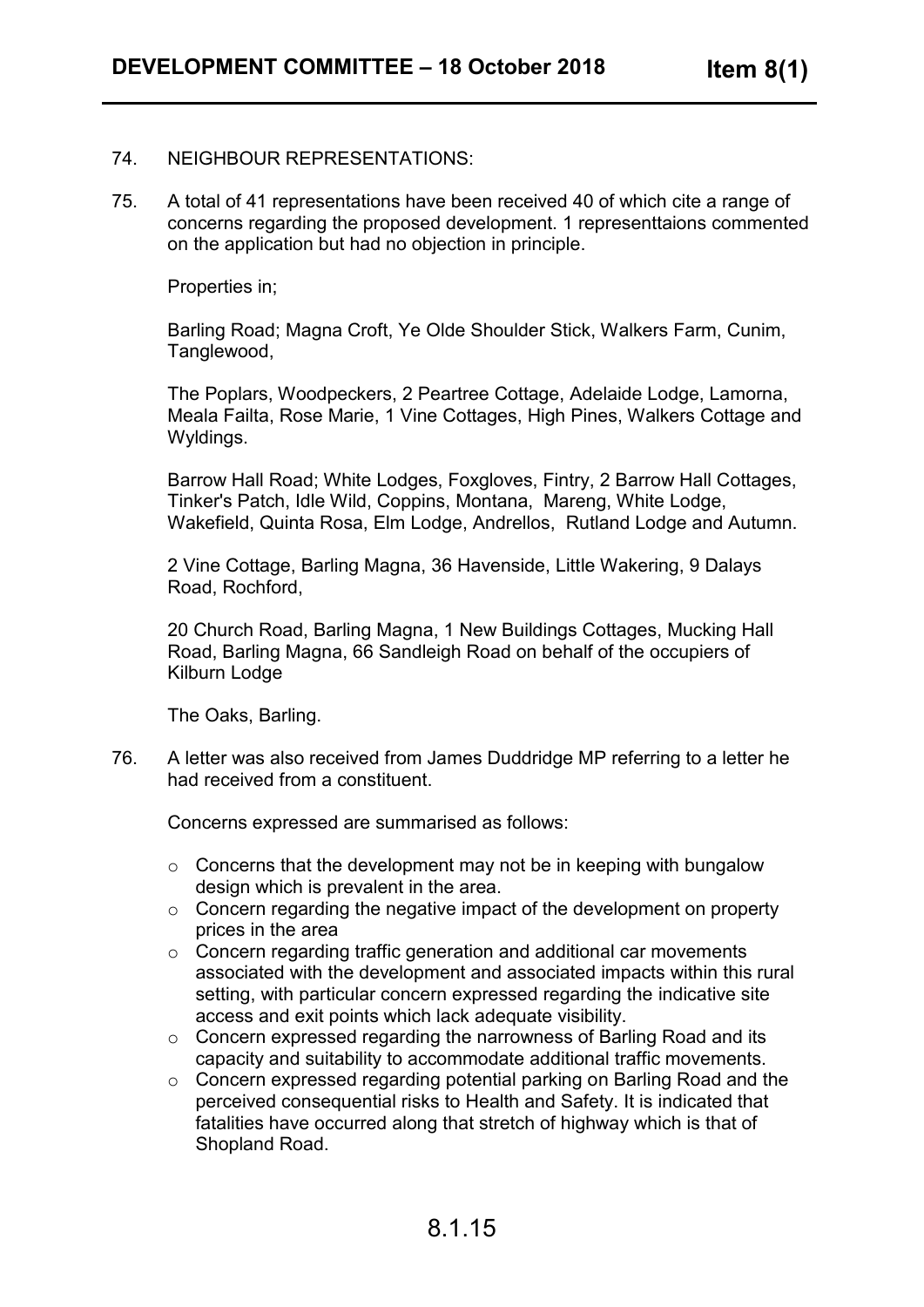- o Concern that the proposed entrance is on a blind bend with a history of accidents. A wall is located opposite to the access point shown which narrows the road, this should be widened to make that access safe.
- o Concern expressed regarding access for construction vehicles and impacts.
- o View expressed that Barrow hall Road is becoming a 'Rat Run' with consequential near accidents and misses.
- o Barrow Hall Road has no footpath whilst Barling Road has a footpath on one side.
- o Concern that existing residents are parking cars on the highway narrowing the carriage way along Barling Road.
- $\circ$  The local road network is a popular cycle route. It is known that cyclists have been injured on this network in recent times. Nothing has been done following 2 accidents on Barling Road.
- o Concern that the allocation of land for residential development and the subsequential development of residential properties in Great Wakering places an undue demand on the local road network which amounts to in excess of 1000 additional vehicles travelling along the local road network.
- o Concern that part of the development would overlook residential property adjacent to the site.
- o Concern expressed regarding perceptions of noise resulting as a consequence of the development
- o Concern regarding the impact of such development on infrastructure and services including local schools, health care provision and amenities. A view is expressed that the schools and GP surgeries in the area are already inadequate. This development would put further pressure on over stretched facilities. It is stated that there is no infrastructure in the village to cope with new development. A view is expressed that this development when combined with ongoing residential developments in the area will generate in excess of 1000 school places and in excess of 4000 new patients for GP surgeries.
- o Concern expressed regarding the lack of public transport serving the area which is at an all-time low.
- o Concern expressed regarding the indicative number of dwellings proposed given the space available.
- o View expressed regarding the loss of tranquillity.
- o View expressed that this development within yards of Wine Cottage does not add value to the settlement of Stonebridge.
- o Concern that the capacity of the sewage pumping station located at the corner of Barling road which it is stated is operating at full capacity and cannot process any further waste. A concern is expressed that a section of Barling Hall Road is subject to a 30 mile an hour speed restriction.
- o View expressed that the development would change the 'feel' of our rural community to its detriment by adding a modern, overdeveloped estate with too many houses in such a tight space which raises the issue that there must be other sites outside the Green Belt which can be developed.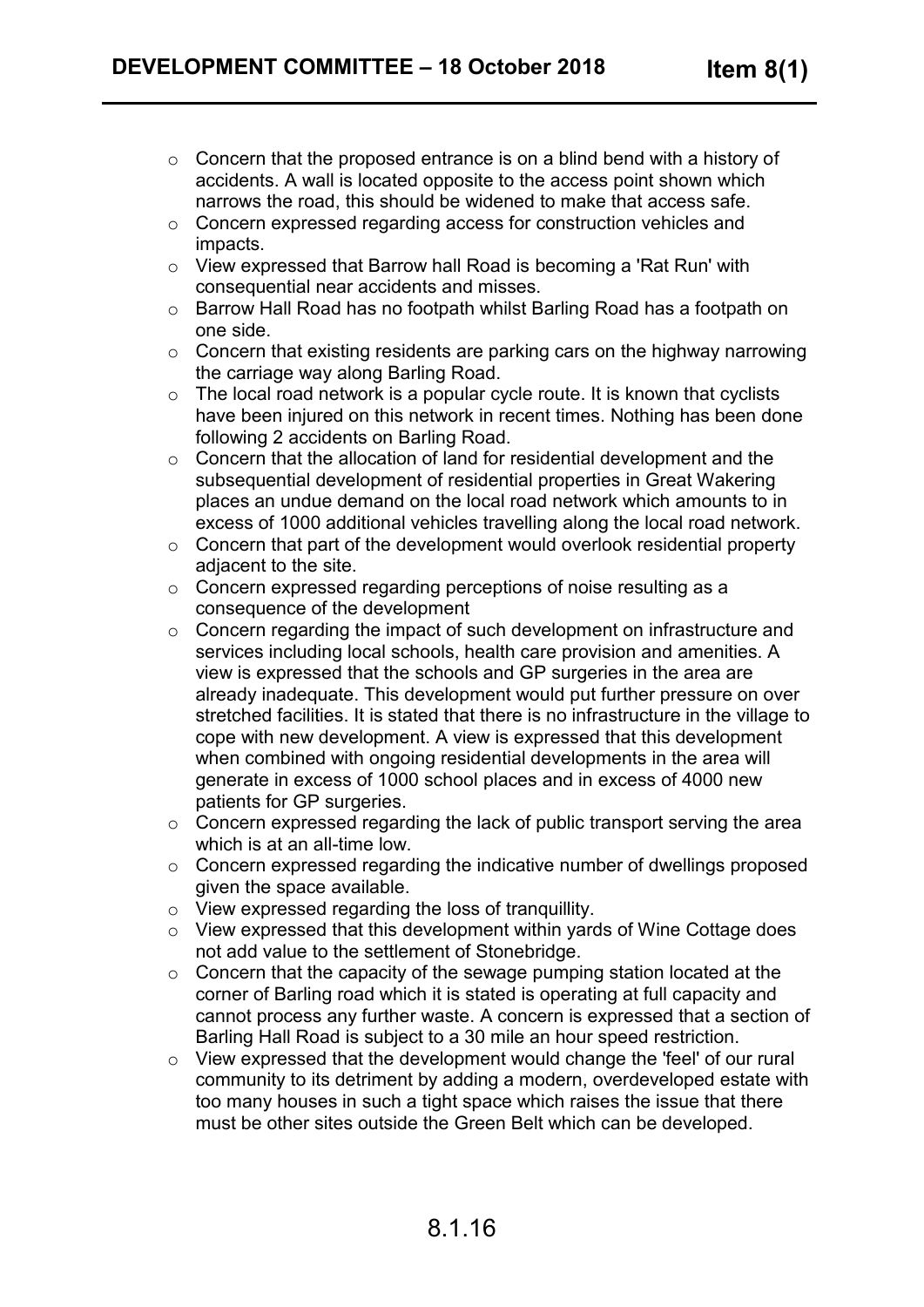- $\circ$  The point is raised that similar developments have been refused, these being planning references: 06/00287/FUL, 11/00016/FUL and 05/00243/FUL.
- o A view is expressed that an increase in house supply will have adverse impacts on property values.
- o Concern expressed regarding the perceived overbearing visual impact of the development which will be out of scale and character in terms of its appearance compared with existing developments within the vicinity.
- o Concern expressed that design of any new dwellings will not match the unique designs of the existing properties.
- $\circ$  Concern expressed that the development would trigger a change in the landscape from semi-rural to semi urban with consequential adverse impacts upon the character of the landscape. A view is expressed that the countryside should not be impaired by such development.
- $\circ$  The point is expressed that the Council's targets for the provisions of 4,600 homes within the district within the plan period has been reached.
- o Concern expressed regarding the loss of views to those properties cited as Mareng, Fintry, Clematis and Fowey which will be surrounded by the development with consequential loss of amenity.
- o A representation received indicates that the Mummery's Nursery was not previously developed as stated on the proposed plans. It had Greenhouses and a couple of old sheds which have now been demolished.
- o View expressed that the development would amount to overdevelopment as this small hamlet would not be able to cope with the influx.
- o To double the residency along Barling hall Road would destroy the character of the area.
- $\circ$  It is stated that the application is within 20 metres of a water course despite the application indicating that it is not.
- o A question is raised regarding the ownership of boundary strips.
- o Concern expressed regarding limited street lighting
- o Concern expressed regarding the perceived impact of the development upon the character of a listed building.
- $\circ$  The point is made that this development would not deliver homes which are comparatively affordable as due to the location of the site property prices are significantly higher than property prices in Southend. Market trends indicate that property values in the SS3 postcode has increased by 46% in the last 5 years compared with the UK average of under 30% over the same time period.
- o Points raised that the dwellings do not appear in terms of scale as any would provide affordable housing.

## REFUSE

1 The application site lies within the Metropolitan Green Belt as identified in the Rochford District Council Local Development Framework Allocations Plan. The National Planning Policy Framework (NPPF) 2018 sets out the general presumption against inappropriate development within the Green Belt.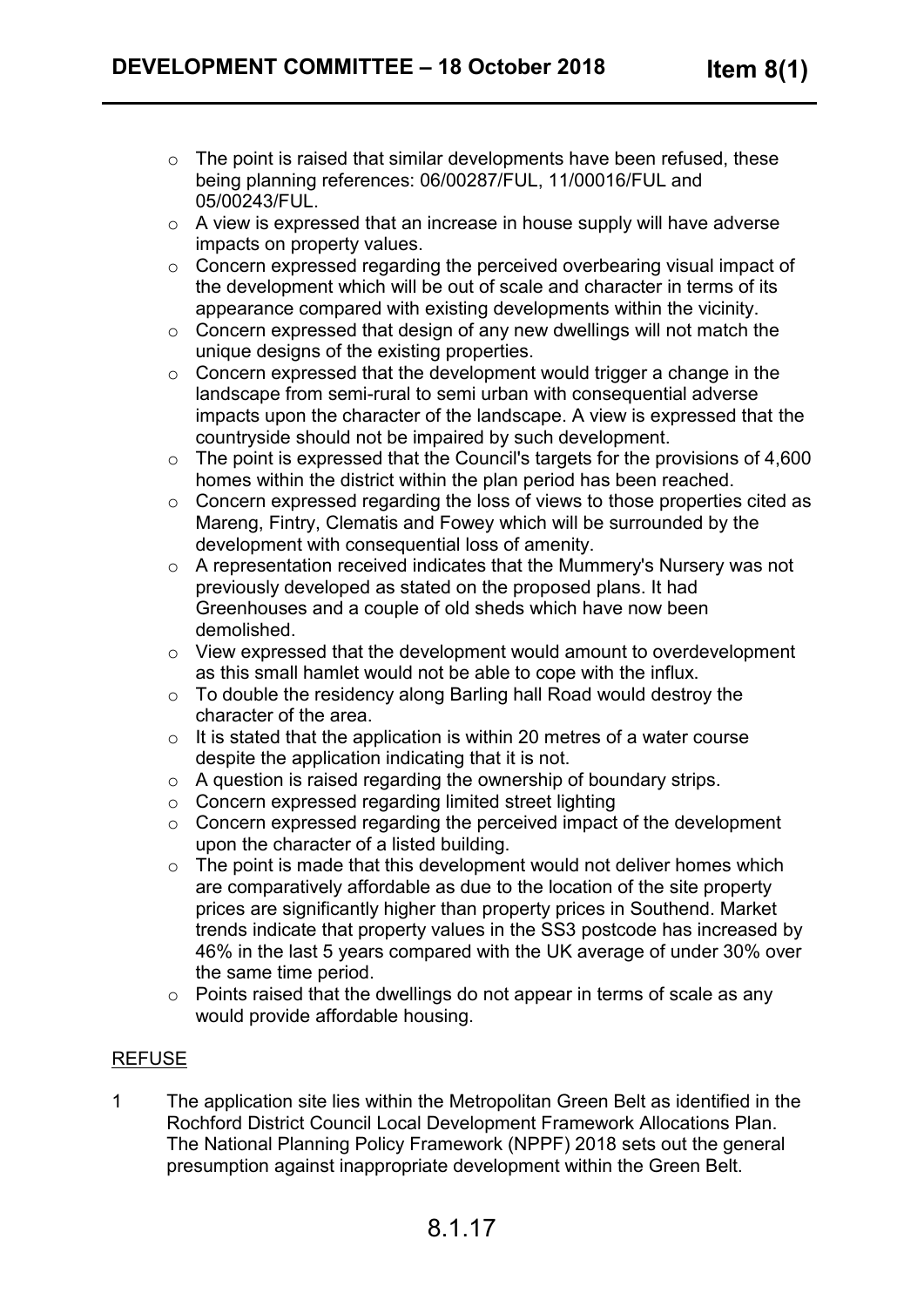The proposed development does not qualify as one of the exceptions and is thus considered to represent inappropriate development within the Green Belt; only a small part of the site qualifies as Previously Developed Land. No very special circumstances exist that clearly outweigh the harm to the Green Belt, by definition and significant impact on openness would result. The proposed development would not represent sustainable development being located within a rural area not part of an existing residential settlement and would have an adverse impact on the undeveloped and rural character of the locality and would undermine the purpose of safeguarding the countryside from encroachment. The proposal would fall contrary to the adopted Development Plan including Policy GB1 of the Core Strategy as well as to Part 13 of the NPPF.

- 2 The application has not demonstrated that surface water can be effectively managed in the form of a surface water drainage strategy. The flood risks resulting from the proposed development are therefore unknown; it has not been demonstrated that the development would not increase flood risk elsewhere. The proposed development is considered to conflict with Policy DM28 of the Development Management Plan and Policy ENV4 of the Core Strategy and Paragraphs 163 and 165 of the NPPF.
- 3 The application has not demonstrated that it has taken into account the potential impacts of the development on protected species by means of a preliminary ecological assessment to determine the presence or absence of protected species which would inform further survey work or mitigation. The Local Planning Authority cannot accurately assess the impact of the proposal on protected species contrary to Section 15 of the NPPF and Policy DM27 of the Development Management Plan.
- 4 The application has not demonstrated that it has taken into account the potential impacts of the development on existing hedges including early mature trees at the site. Policy DM25 looks to seek to conserve existing trees and hedgerow. Without the necessary information to assess the impact on existing trees and hedgerows, the Council is not in a position to be able to fully assess the application in accordance with the National Planning Policy Framework. The application would therefore fall contrary to Policy DM25 and DM26 of the Development Management Plan.

#### **Relevant Development Plan Policies and Proposals:**

National Planning Policy Framework (NPPF) July 2018

Rochford District Council Local Development Framework Core Strategy Adopted Version (December 2011) Policies H6, H5, H4, GB1, ENV1, ENV3, ENV4, ENV9, ENV8, CLT1, CLT5, T1, T3, T6 and T8.

Rochford District Council Local Development Framework Allocation Plan (February 2014).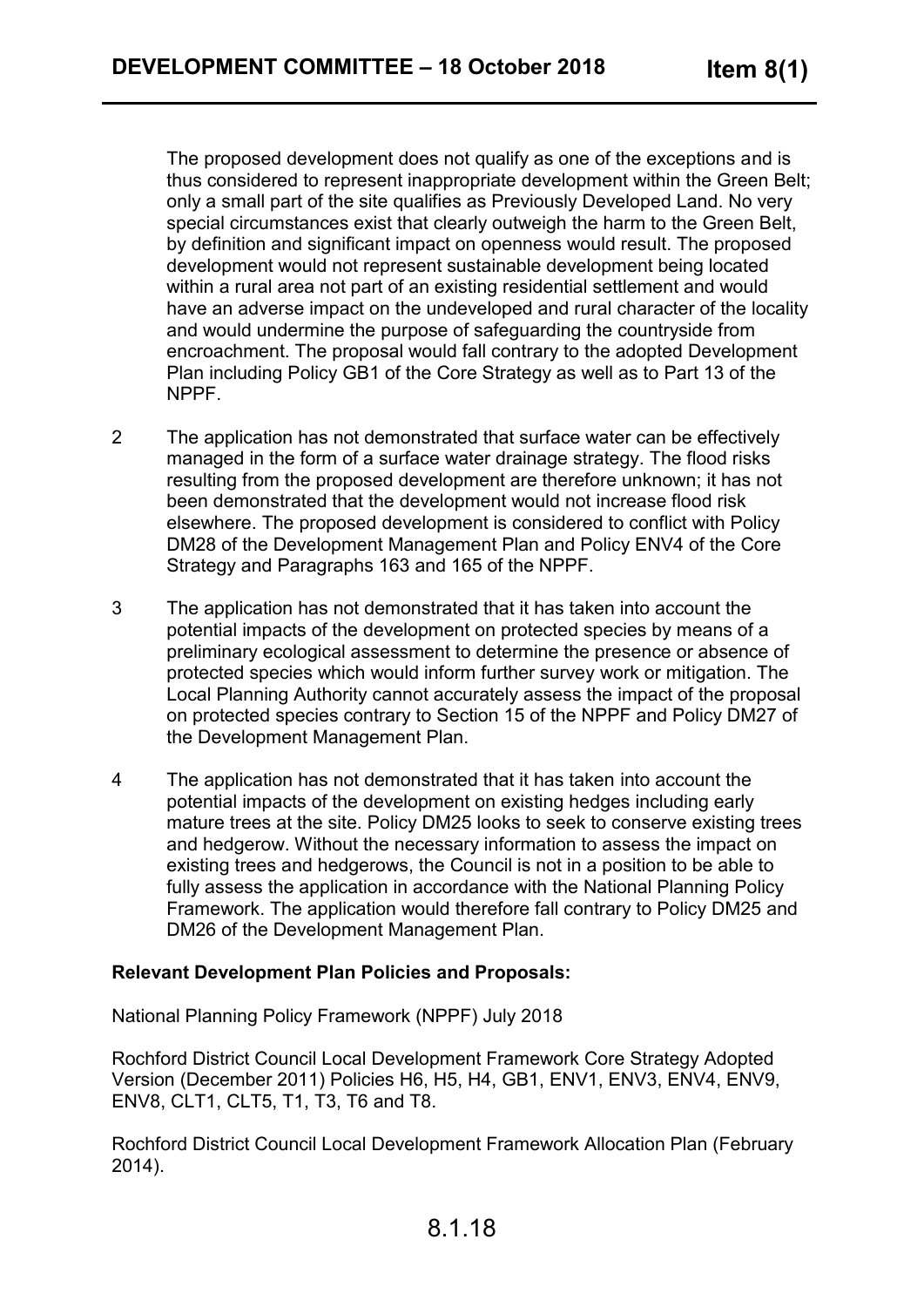Rochford District Council Local Development Framework Development

Development Management Plan (December 2014) polices DM1; DM2, DM4, DM3, DM10, DM25, DM26, DM27, DM28, DM30.

The local Ward Member(s) for the above application are Cllr M J Lucas-Gill Cllr M J Steptoe Cllr A L Williams